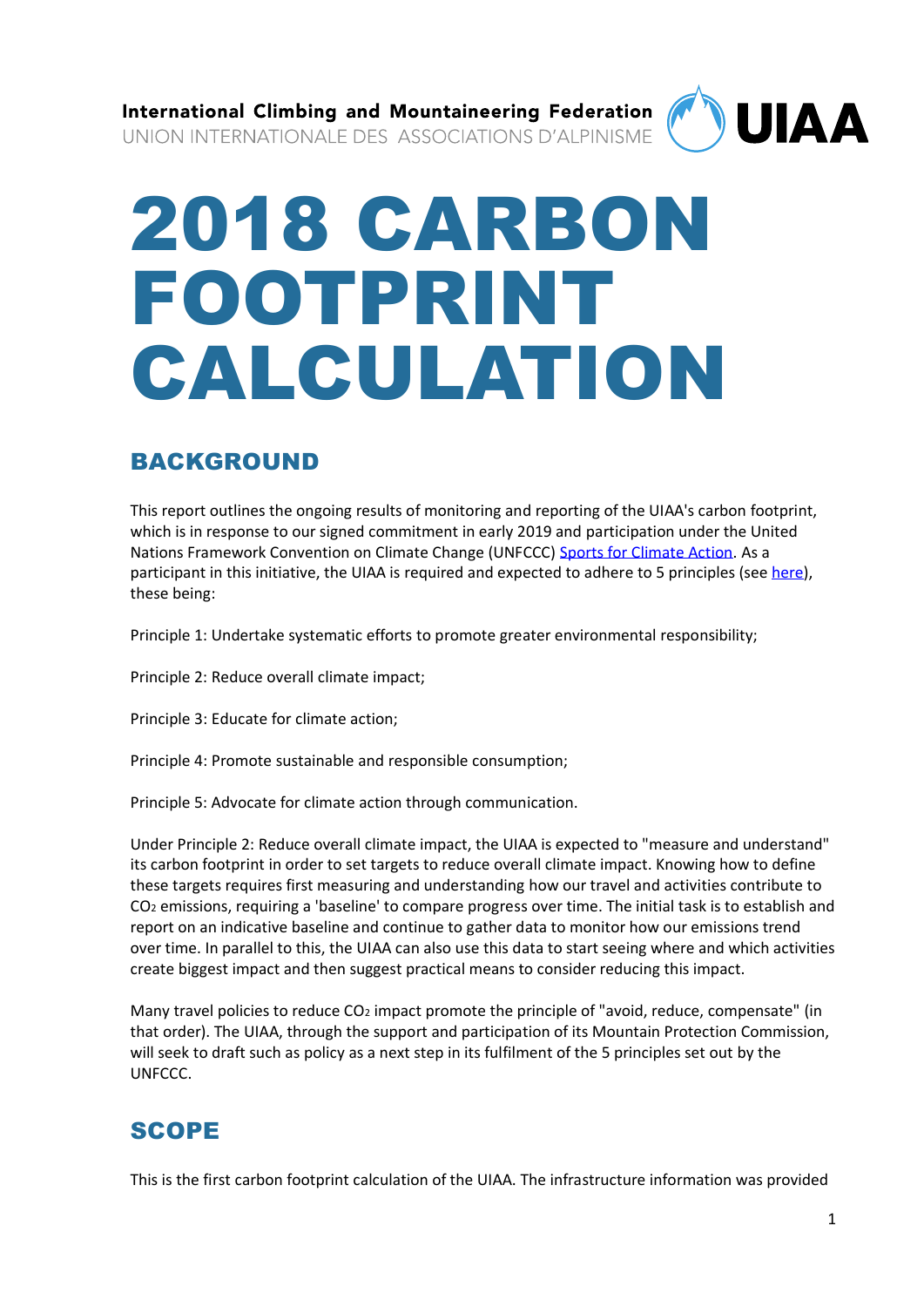

by the Swiss Alpine Club (SAC) with whom offices are shared. Travel information was gathered through attendance sheets of various meetings. The biggest airport in the country of origin was considered as point of departure for all delegates, while the nearest and most relevant airport was considered as point of arrival for all meetings. Direct travel was assumed. Local travel, via car and/or public transportation, was not considered for the 2018 calculation, but will be in the future. All delegates and staff will be asked to submit their travel information during meetings using a survey issued by the UIAA office.

Not included in the 2018 carbon footprint calculation are indirect impacts of UIAA events and meetings, such as the origin and travel of goods and resources; electricity; heating; infrastructure; etc.

## LIMITATIONS

The accuracy and completeness of the 2018 carbon calculation is somewhat limited.

First of all, direct travel by plane was assumed for most delegates and staff, unless accurate information was available. No survey collecting clear and accurate information regarding attendance and travel to meetings was distributed and collected up until this point. The reason for this omission is to avoid over flooding delegates with emails, learn from a first calculation and know exactly what to ask for in 2019.

Second of all, no local travel via car and/or public transport was considered for the 2018 calculation. The focus remained on travel by plane, as it is proven to spike CO2 emissions significantly more than any other transportation type.

Lastly, the 2018 carbon footprint calculation doesn't effectively display the many ways additional CO<sub>2</sub> production was avoided, limited and already minimized by the UIAA, its delegates and staff up until this point. Nonetheless, the 2018 calculation will provide a base for comparing results in the future and allow a more accurate, complete and focused edition in the coming years.

## METHODOLOGY

In a first step, attendance sheets of all UIAA meetings and events were gathered.

The largest "home" airport of each delegate, staff member or else was determined, considering their country of origin.

The closest and most relevant airport in regard to the meeting or event locations was determined.

CO<sup>2</sup> emission calculations of all relevant travel were done for both ways, there and back.

<https://www.carbonfootprint.com/calculator.aspx> was used for all calculations.

Lastly, information regarding the office infrastructure was requested from the Swiss Alpine Club (SAC) and calculations were done via the same calculator as highlighted above.

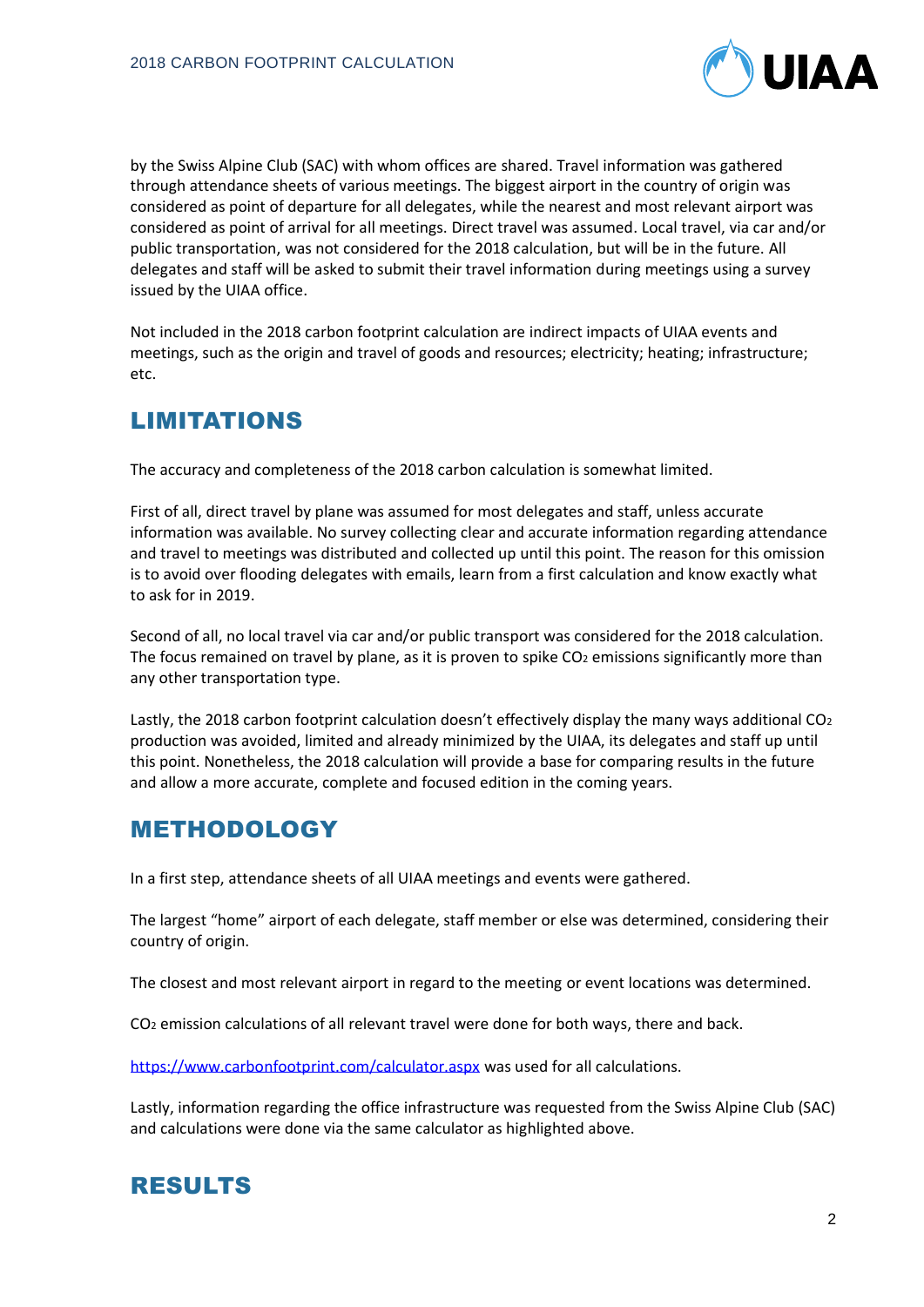

The sum of UIAA CO<sup>2</sup> emissions created in 2018 is 365.56 tonnes. The two main constituents of this calculation, notably the office infrastructure and airplane travel of UIAA delegates to given events.

In the sections below, all details are shown.

## 1. Office Infrastructure

| <b>Office Infrastructure</b>       | 35,7 m <sub>2</sub>                           | <b>Tonnes of CO2</b> |
|------------------------------------|-----------------------------------------------|----------------------|
| Nbr of staff members               | 6 (working as 4.2 pax incl. 1 pax remote)     | 0                    |
| Electricity                        | 3'023 in kWh at a factor of 0.0140 kgCO2e/kWh | 0.04                 |
| Natural gas                        | 0 kWh                                         | 0                    |
| Heating oil                        | 0 Litres                                      | 0                    |
| Coal                               | 0 Tonnes                                      | 0                    |
| <b>LPG</b>                         | 0 Litres                                      | 0                    |
| Propane                            | 0 Litres                                      | 0                    |
| Wood                               | 0 Tonnes                                      | 0                    |
| Other heating systems:             | 141,200 kg or L District Heating              | $\Omega$             |
|                                    | (Ground Source Heat Pump)                     |                      |
| Printing                           | 263 pages $b/w$ – CHF 0.10 pp                 | 0.01                 |
|                                    | 8 colour – CHF 0.20 pp                        |                      |
| Cost computers and IT              | CHF 4,250.00                                  | 2.12                 |
| equipment                          |                                               |                      |
|                                    |                                               |                      |
| <b>Total Office Infrastructure</b> |                                               | 2.17                 |
| <b>Footprint</b>                   |                                               |                      |

Table 1 – CO2 Emission caused by UIAA Office Infrastructure

Electricity, printing and IT equipment is causing 2.17 tonnes of CO<sub>2</sub> emissions as Table 1 shows. Heating of the offices and water is generated through district heating, and thus emissions caused are minimal. Airconditioning is not used.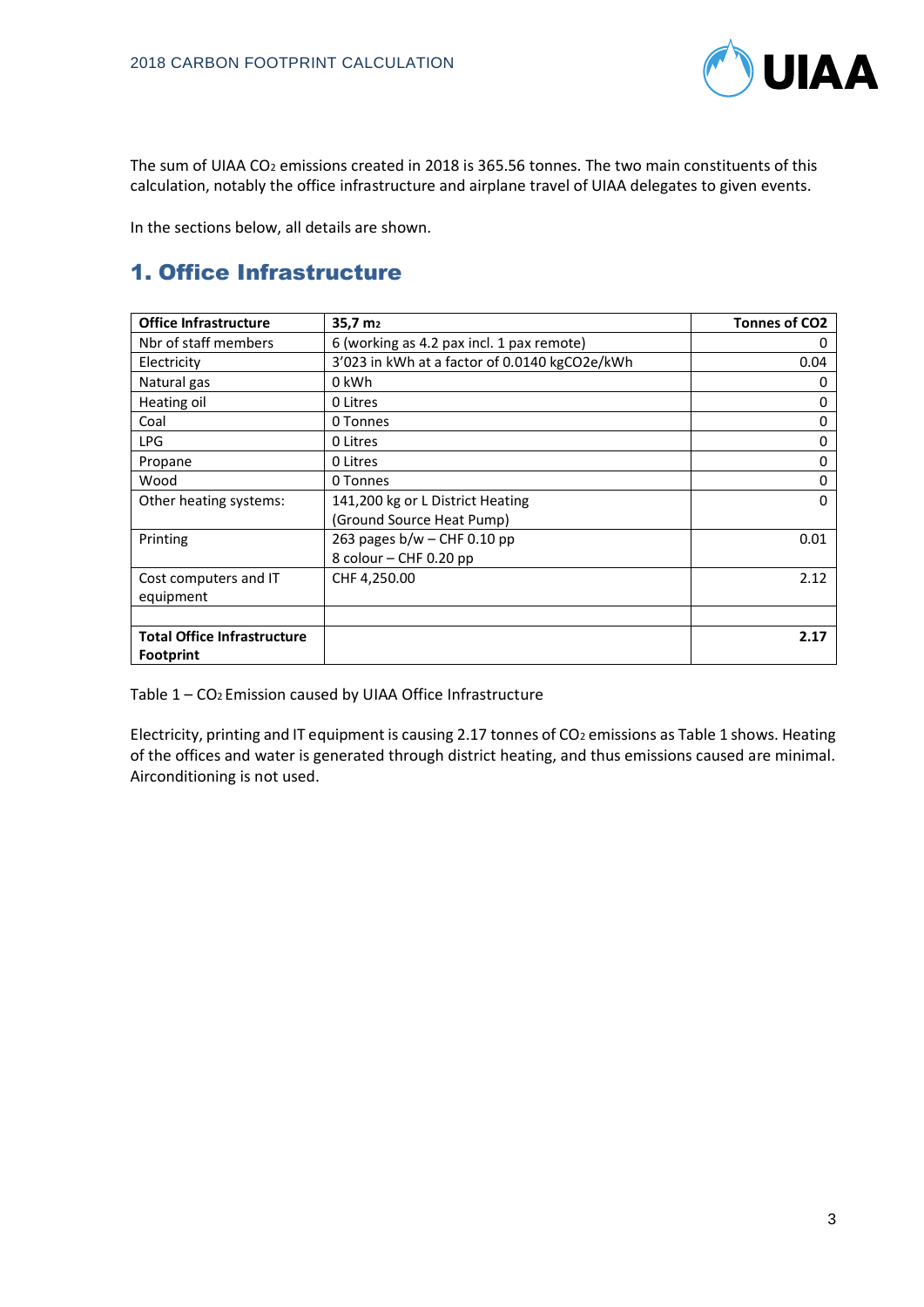

## 2. Travel by Airplane

| Travel by<br>Air Plane             |                          |                          |             |              |                     |              |                   |                          |                                        |             |             |                |             |
|------------------------------------|--------------------------|--------------------------|-------------|--------------|---------------------|--------------|-------------------|--------------------------|----------------------------------------|-------------|-------------|----------------|-------------|
|                                    | Office staff             | EB members               | MC members  | GA delegates | Members<br>Honorary | Members<br>İ | <b>UIAA Court</b> | members<br>COM full      | correspondin<br>g member<br><b>NO2</b> | Officials   | Athletes    | Goods          | TOTAL       |
| to GA                              | 5.34                     | 6.03                     | 14.88       | 35.35        | $\frac{1}{2}$       | 0.87         | 3.49              | 7.9                      | $\mathbf 0$                            | $\Omega$    | $\mathbf 0$ | $\overline{a}$ | 73.86       |
| to MC                              | 3.03                     | 6.85                     | 13.1        | $\mathbf 0$  | 2.08                | 1.01         | $\mathbf 0$       | 7.98                     | 0.88                                   | $\mathbf 0$ | $\mathbf 0$ | $\overline{a}$ | 34.93       |
| to EB                              | 0.38                     | 6.96                     | $\Omega$    | $\Omega$     | 0                   | $\Omega$     | 0                 | 0                        | $\mathbf 0$                            | $\mathbf 0$ | $\mathbf 0$ | $\mathbf 0$    | 7.34        |
| to<br>COM/WG                       | 1.84                     | 2.11                     | $\mathbf 0$ | $\mathbf 0$  | 0                   | $\mathbf 0$  | 0                 | 36.07                    | 15.42                                  | $\mathbf 0$ | 2.55        | $\overline{a}$ | 57.99       |
| to Sports<br>Events                | 2.46                     | 1.3                      | $\mathbf 0$ | $\mathbf 0$  | $\mathsf 0$         | $\mathbf 0$  | $\mathbf 0$       | $\overline{\phantom{a}}$ | $\mathbf 0$                            | 6.39        | 151.4       | 9.93           | 171.48      |
| to Trade<br>Shows                  | 2.35                     | $\overline{a}$           | $\mathbf 0$ | $\mathbf 0$  | 0                   | $\mathbf 0$  | $\mathbf 0$       | 1.19                     | $\mathbf 0$                            | $\mathbf 0$ | $\mathbf 0$ | $\overline{a}$ | 3.54        |
| to RTM<br>Events                   | 1.43                     | $\Omega$                 | $\Omega$    | $\Omega$     | 0                   | $\mathbf 0$  | $\Omega$          | 0                        | $\Omega$                               | $\Omega$    | $\mathbf 0$ | 0.18           | 1.61        |
| to Office                          | $\mathbb{L}$             | $\overline{a}$           | $\mathbf 0$ | $\mathbf 0$  | 0                   | $\mathbf 0$  | 0                 | 0                        | $\mathbf 0$                            | 0           | $\pmb{0}$   | $\overline{a}$ | 0           |
| to Strategy<br>Meeting             | 0.24                     | 0.24                     | 3.13        | 0.32         | $\mathsf 0$         | $\mathbf 0$  | $\mathbf 0$       | 0                        | $\mathbf 0$                            | $\mathbf 0$ | $\pmb{0}$   | $\mathbf 0$    | 3.93        |
| to IUCN<br>Meeting                 | $\overline{\phantom{a}}$ | $\Omega$                 | $\Omega$    | $\Omega$     | 0                   | $\Omega$     | $\Omega$          | 0                        | $\Omega$                               | $\Omega$    | $\Omega$    | $\Omega$       | $\Omega$    |
| to SSC                             | $\mathbf 0$              | 0                        | $\mathbf 0$ | $\mathbf 0$  | 0                   | $\mathbf 0$  | $\mathbf 0$       | 0.23                     | $\mathbf 0$                            | $\mathbf 0$ | $\mathbf 0$ | $\mathbf 0$    | 0.23        |
| to Film<br>Festivals               | $\overline{\phantom{a}}$ | $\overline{\phantom{a}}$ | $\mathbf 0$ | $\mathbf 0$  | 0                   | $\pmb{0}$    | 0                 | $\pmb{0}$                | $\pmb{0}$                              | $\pmb{0}$   | $\pmb{0}$   | $\overline{a}$ | $\mathsf 0$ |
| to<br>Sponsorship<br>Meetings      | $\overline{\phantom{a}}$ | $\overline{\phantom{a}}$ | $\mathbf 0$ | $\Omega$     | $\mathbf 0$         | $\mathbf 0$  | $\mathbf 0$       | $\mathbf 0$              | $\mathbf 0$                            | $\mathbf 0$ | $\mathbf 0$ | $\mathbf 0$    | $\mathbf 0$ |
| to<br>SportAccord                  | 2.52                     | 2.51                     | $\mathbf 0$ | $\mathbf 0$  | $\mathbf 0$         | $\mathbf 0$  | $\mathbf 0$       | 0                        | $\mathbf 0$                            | $\mathbf 0$ | $\mathbf 0$ | $\mathbf 0$    | 5.03        |
| to Rock<br>Climbing<br>Festivals   | $\mathbf 0$              | 0                        | 3           | $\mathbf 0$  | 0                   | $\mathbf 0$  | 0                 | $\mathbf 0$              | $\mathbf 0$                            | $\mathbf 0$ | $\mathbf 0$ | $\mathbf 0$    | 3           |
| to other<br>meetings<br>(e.g EUMA) | $\overline{\phantom{a}}$ | 0.45                     | $\mathbf 0$ | $\mathbf 0$  | $\mathbf 0$         | $\mathbf 0$  | $\mathbf 0$       | $\mathbf 0$              | $\mathbf 0$                            | $\mathbf 0$ | $\mathbf 0$ | $\mathbf 0$    | 0.45        |
| <b>TOTAL</b>                       | 19.59                    | 26.45                    | 34.11       | 35.67        | 2.08                | 1.88         | 3.49              | 53.37                    | 16.3                                   | 6.39        | 153.95      | 10.11          | 363.39      |

Table 2 – CO<sup>2</sup> Emissions caused through UIAA Stakeholders' Travel by Plane

An individual/groups of people relevant to the organization are highlighted in the first row of Table 2, while the first column lists the potential events/conferences/meetings these individuals/group of people attended. The numbers indicate the CO<sub>2</sub> emissions in tonnes, which the individuals/groups of people caused traveling to the given events/conferences/meetings.

The number "0" indicates that none of the group's members attended a respective event.

The symbol "-" indicates that (a) member(s) of the group attended the respective event, but either did not fly there (thus using a car, bus or rail) or the caused emissions are already accounted for elsewhere. This is the case, for example, if an EB member attends a Sports Event and uses the opportunity and presence to attend a Sponsorship meeting in the same country.

Abbreviations used: GA: General Assembly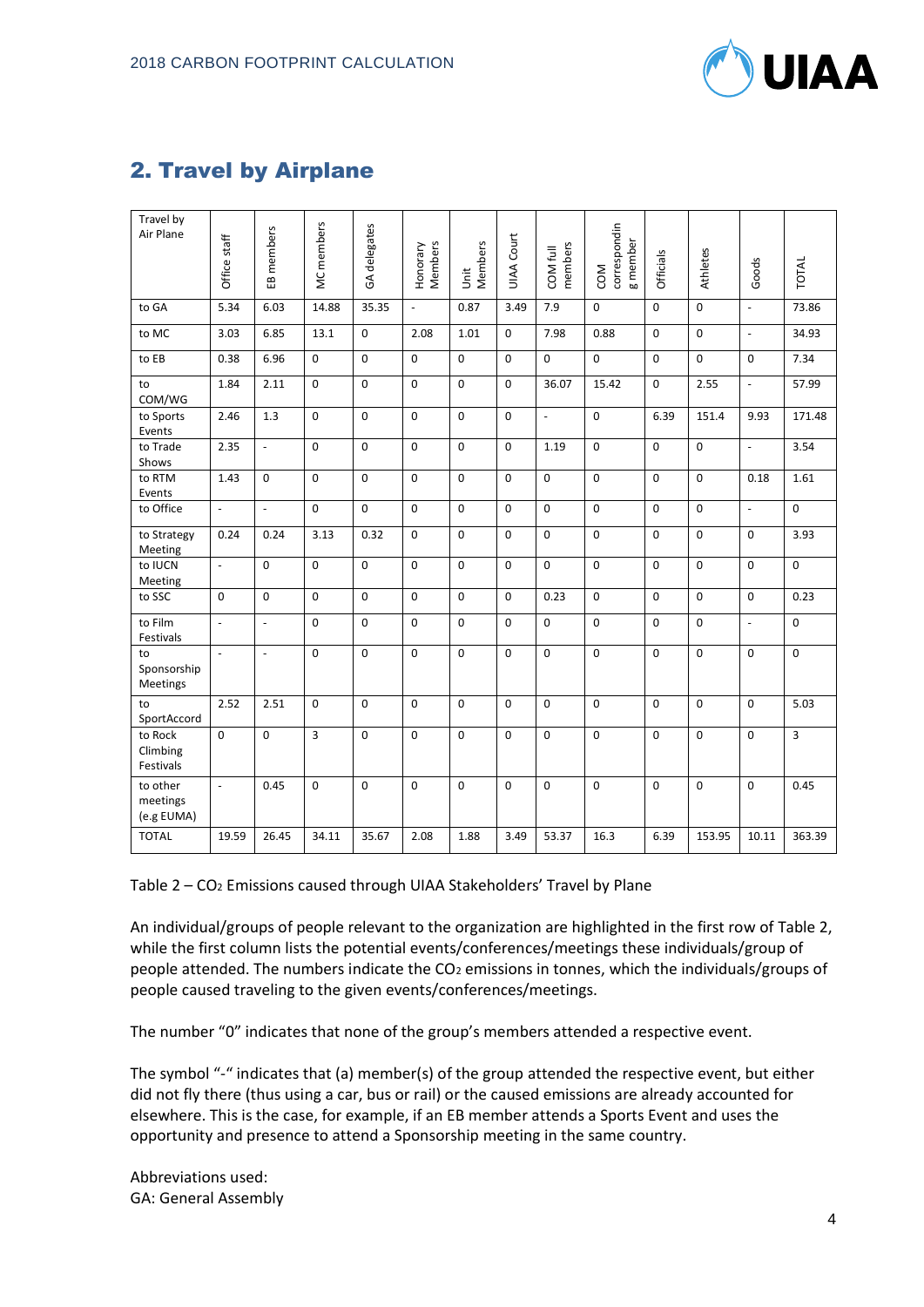

MC: Management Committee EB: Executive Board COM/WG: Commission/Working Group RTM: Respect the Mountains IUCN: International Union for Conservation of Nature SSC: Sustainable Summits Conference EUMA: European Mountaineering Association

The total CO2 emmissions caused through airplane travel are 363.39 tonnes.

In the following section, explanations regarding each group of people and the results are highlighted.

## 2.1 Office staff travel

In 2018 "Office staff" counts 6 people, working as 4.2 percentage wise, with 1 of them working remotely.

Office staff traveled to nearly all UIAA events, namely GA, MC, EB, COM/WG meetings, Sports Events, Trade Shows, RTM events, to the office, strategy meeting, IUCN conference, film festivals, sponsorship meetings, SportAccord and other meetings. The only two events in 2018 that were not attended in person by Office staff were the SSC and Rock Climbing Festivals.

All in all, the Office staff travel by airplane accounts for 19.59 tonnes of  $CO<sub>2</sub>$  emissions.

#### 2.2 EB members' travel

"EB members" refers to the UIAA Executive Board which in 2018 counts 7 people, 3 of which left the EB after the GA that year.

The EB had 6 meetings in 2018, taking place in the following locations:

- Kathmandu, NEP (attached to MC meeting)
- Lisboa, POR (attached to Safety and Ice Climbing COM meetings)
- Bern, SUI (no travel needed of 1 EB member + Office staff)
- Budapest, HUN (no travel needed of 1 EB member)
- Ulaanbaatar, MON (attached to GA)
- Bern, SUI (no travel needed of 1 EB member + Office staff)

All in all, the EB member travel by airplane accounts for 26.45 tonnes of CO<sub>2</sub> emissions.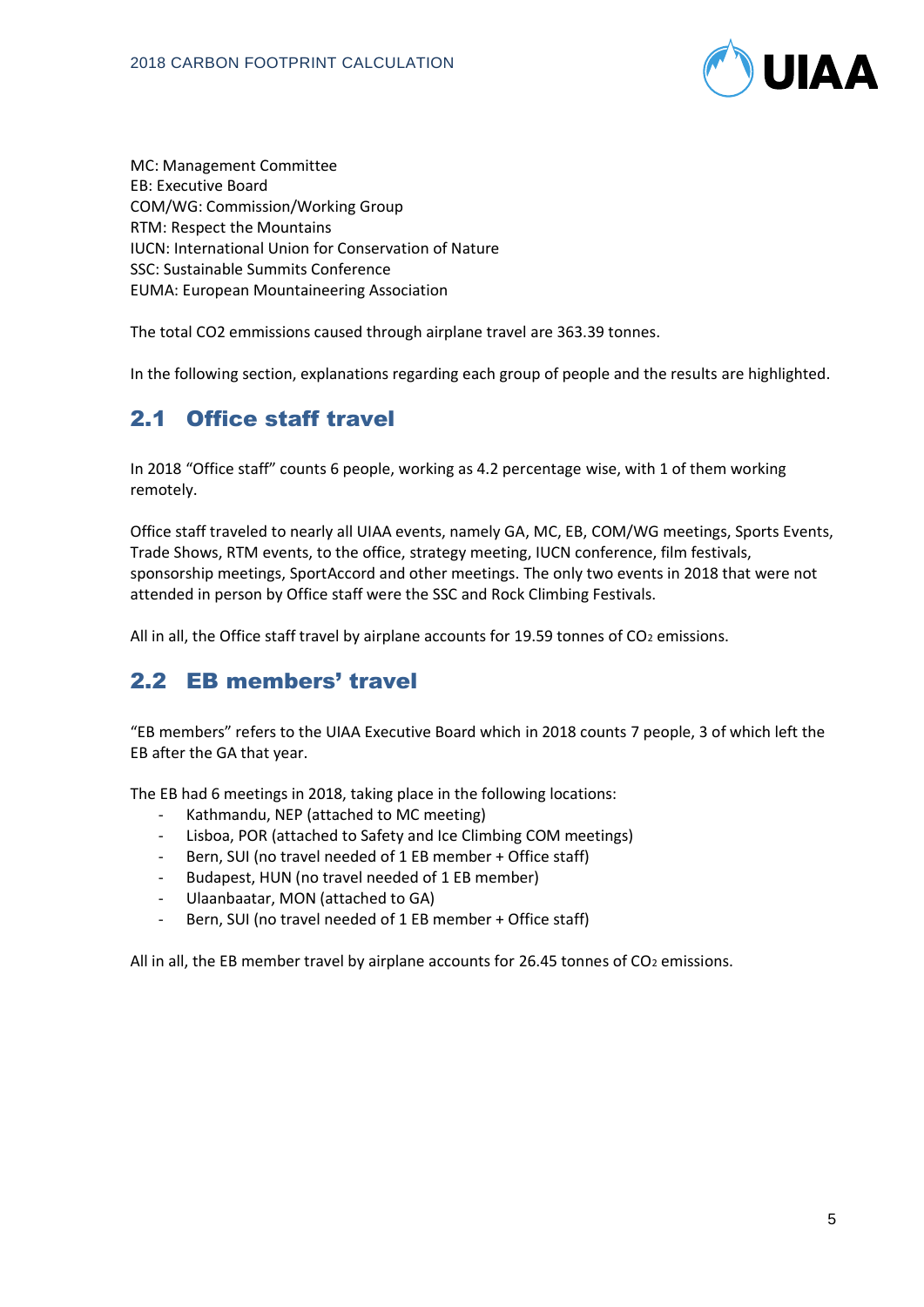

## 2.3 MC members' travel

"MC members" refers to the UIAA Management Committee which in 2018 counts 21 people, 7 of which are simultaneously EB members.

The MC had 2 meetings in 2018, taking place in the following locations:

- Kathmandu, NEP
- Ulaanbaatar, MON (attached to GA)

All in all, the MC member travel by airplane accounts for 34.11 tonnes of CO<sub>2</sub> emissions.

## 2.4 GA delegates' travel

"GA delegates" refers to all official delegates of the UIAA General Assembly, who aren't simultaneously part of the EB, MC or COM members. In 2018, the GA delegates' list who attended the 2018 GA counts 52 people, in addition to the 7 members of the EB, the 14 members of the MC, the 1 member representing Unit Members and the UIAA court counting 4 members.

The GA delegates mainly attended 1 meeting in 2018, notably the General Assembly in Ulaanbaatar, MON. One representative of GA delegates also attended the Strategy Meeting in London, GBR.

Their travel by airplane accounts for 35.67 tonnes of CO<sub>2</sub> emissions.

#### 2.5 Honorary members' travel

"Honorary members" refers to a reserved group of official UIAA delegates. They are invited to all MC meetings and the General Assembly.

Their travel by airplane in 2018 accounts for 2.08 tonnes of  $CO<sub>2</sub>$  emissions.

#### 2.6 Unit members' travel

"Unit members" refers to representatives of the current UIAA Unit Members. In 2018 that accounted for 1 single delegate representing the International Skyrunning Federation.

His travel by airplane accounts for 1.88 tonnes of  $CO<sub>2</sub>$  emissions, having attended the MC meeting in Kathmandu, NEP and the GA in Ulaanbaatar, MON.

#### 2.7 UIAA court travel

The "UIAA court" attends the GA and counts 4 people in 2018.

Their travel by airplane in 2018 accounts for 3.49 tonnes of CO<sub>2</sub> emissions.

#### 2.8 COM full members' travel

"COM full members" refers to all full members of UIAA Commissions and Working Groups. The UIAA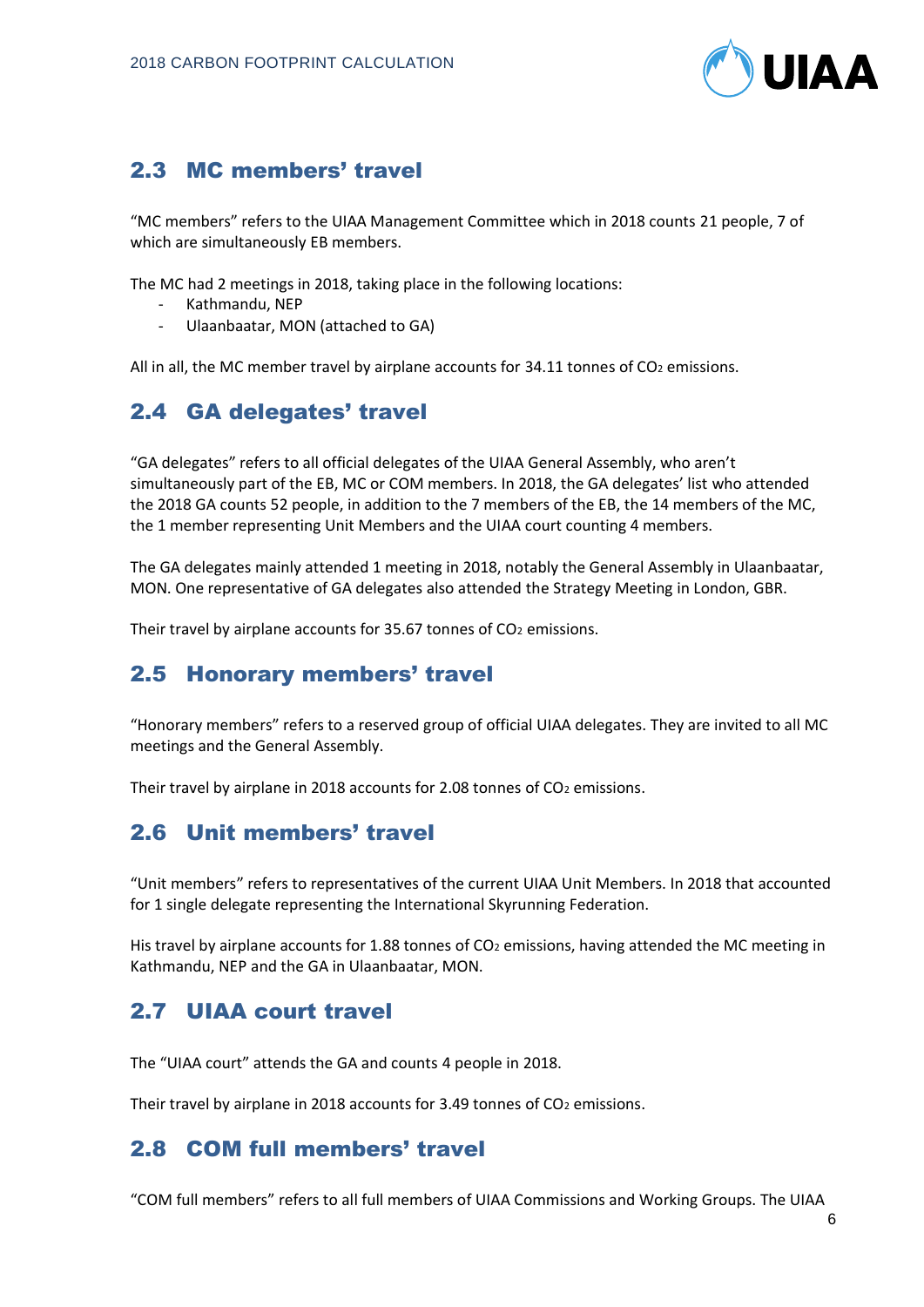

counts 8 commissions and 3 working groups in 2018, which are:

- Access Commission (4 full members, 12 corresponding members)
- Expeditions Working Group (4 full members)
- Antidoping Commission (3 full members, 2 corresponding members)
- Ice Climbing Commission (8 full members, 8 corresponding members, 3 athletes)
- Medical Commission (23 full members, 19 corresponding members)
- Mountain Protection Commission (9 full members, 8 corresponding members)
- Mountaineering Commission (24 full members, 7 corresponding members)
- Legal Experts Working Group (7 full members, 6 corresponding members)
- Training Standards Working Group (6 full members)
- Safety Commission (9 full members, 7 corresponding members)
- Youth Commission (18 full members, 5 corresponding members)

Generally, each commission meets once a year in a separate meeting, while commission presidents additionally attend the MC meeting and GA. Working groups do not hold separate meetings. The Mountaineering Commission is the only commission meeting twice a year.

In total the UIAA commissions and working groups count 115 full members.

Their 2018 travel by airplane accounts for 53.37 tonnes of CO<sub>2</sub> emissions.

| <b>Travel by Airplane</b>  | COM full members | <b>COM</b><br>corresponding<br>members | <b>TOTAL</b> |
|----------------------------|------------------|----------------------------------------|--------------|
| Access                     | 1.16             | 4.44                                   | 5.6          |
| Expedition                 | 0                | $\Omega$                               | 0            |
| Antidoping                 | 0.15             | 0                                      | 0.15         |
| Ice Climbing               | 3.84             | 0.65                                   | 4.49         |
| Medical                    | 16.38            | 9.89                                   | 26.27        |
| <b>Mountain Protection</b> | 0.96             | 0                                      | 0.96         |
| Mountaineering             | 10.12            | 0.44                                   | 10.56        |
| Legal Experts              | 0                | 0                                      | 0            |
| <b>Training Standards</b>  | 0                | $\Omega$                               | $\Omega$     |
| Safety                     | 2.63             | $\Omega$                               | 2.63         |
| Youth                      | 0.83             | 0                                      | 0.83         |
|                            | 36.07            | 15.42                                  | 51.49        |

Table 3 below shows how much CO<sub>2</sub> emissions (in tonnes) were created through travel of full and corresponding members of the respective commissions to their annual meeting(s):

Table 3 – CO<sup>2</sup> Emissions by UIAA Commissions

## 2.9 COM corresponding members' travel

"COM corresponding members" refers to all corresponding members of UIAA Commissions and Working Groups. The UIAA counts 8 commissions and 3 working groups in 2018, which are:

- Access Commission (4 full members, 12 corresponding members)
- Expeditions Working Group (4 full members)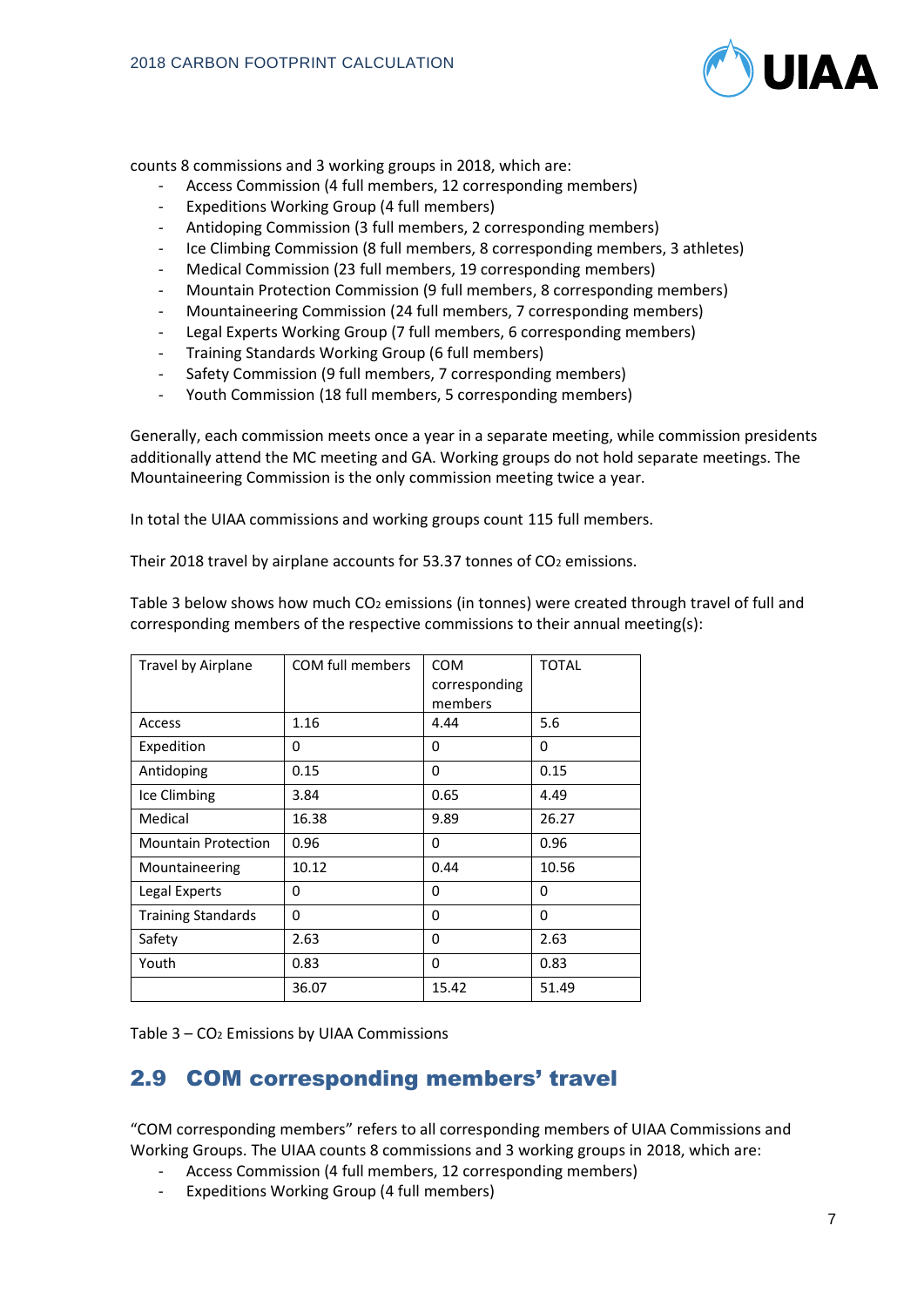

- Antidoping Commission (3 full members, 2 corresponding members)
- Ice Climbing Commission (8 full members, 8 corresponding members, 3 athletes)
- Medical Commission (23 full members, 19 corresponding members)
- Mountain Protection Commission (9 full members, 8 corresponding members)
- Mountaineering Commission (24 full members, 7 corresponding members)
- Legal Experts Working Group (7 full members, 6 corresponding members)
- Training Standards Working Group (6 full members)
- Safety Commission (9 full members, 7 corresponding members)
- Youth Commission (18 full members, 5 corresponding members)

In total the UIAA commissions and working groups count 74 corresponding members in the year of the calculation.

Their 2018 travel by airplane accounts for 16.3 tonnes of CO<sub>2</sub> emissions.

Table 3 shows how much CO<sub>2</sub> emissions (in tonnes) were created through travel of full and corresponding members of the respective commissions to their annual meeting(s).

## 2.10 Officials' travel

"Officials" of the UIAA refer to stakeholders at the UIAA Sports Events working in an official capacity. These include: international livestream commentator, international results manager, international route setters and international judges. Excluded are: national/local judges and route setters, guests and the livestreaming team.

Among the UIAA Sports Events are: UIAA Ice Climbing World Cups, the UIAA Ice Climbing World Championships, the UIAA Ice Climbing Youth World Championships and the UIAA Ice Climbing Combined World Championships.

In 2018 their travel by airplane accounts for  $6.39$  tonnes of  $CO<sub>2</sub>$  emissions.

## 2.11 Athletes' travel

"Athletes" of the UIAA are all those competing in UIAA Sports Events, notably the UIAA Ice Climbing World Cups, the UIAA Ice Climbing World Championships, the UIAA Ice Climbing Youth World Championships and the UIAA Ice Climbing Combined World Championships.

In 2018, the season comprised 5 World Cups and 1 Youth World Championships in the following locations:

- Saas Fee, SUI
- Rabenstein, ITA
- Hohhot, CHN
- Cheongsong, KOR
- Kirov, RUS
- Malbun, LIE

The calculation assumed for athletes participating in more than 1 competition of the European leg to travel by car, bus or rail in between. For athletes participating in consecutive legs of the World Tour, continuous travel was assumed, as athletes tend to stay on the continent to train locally before the